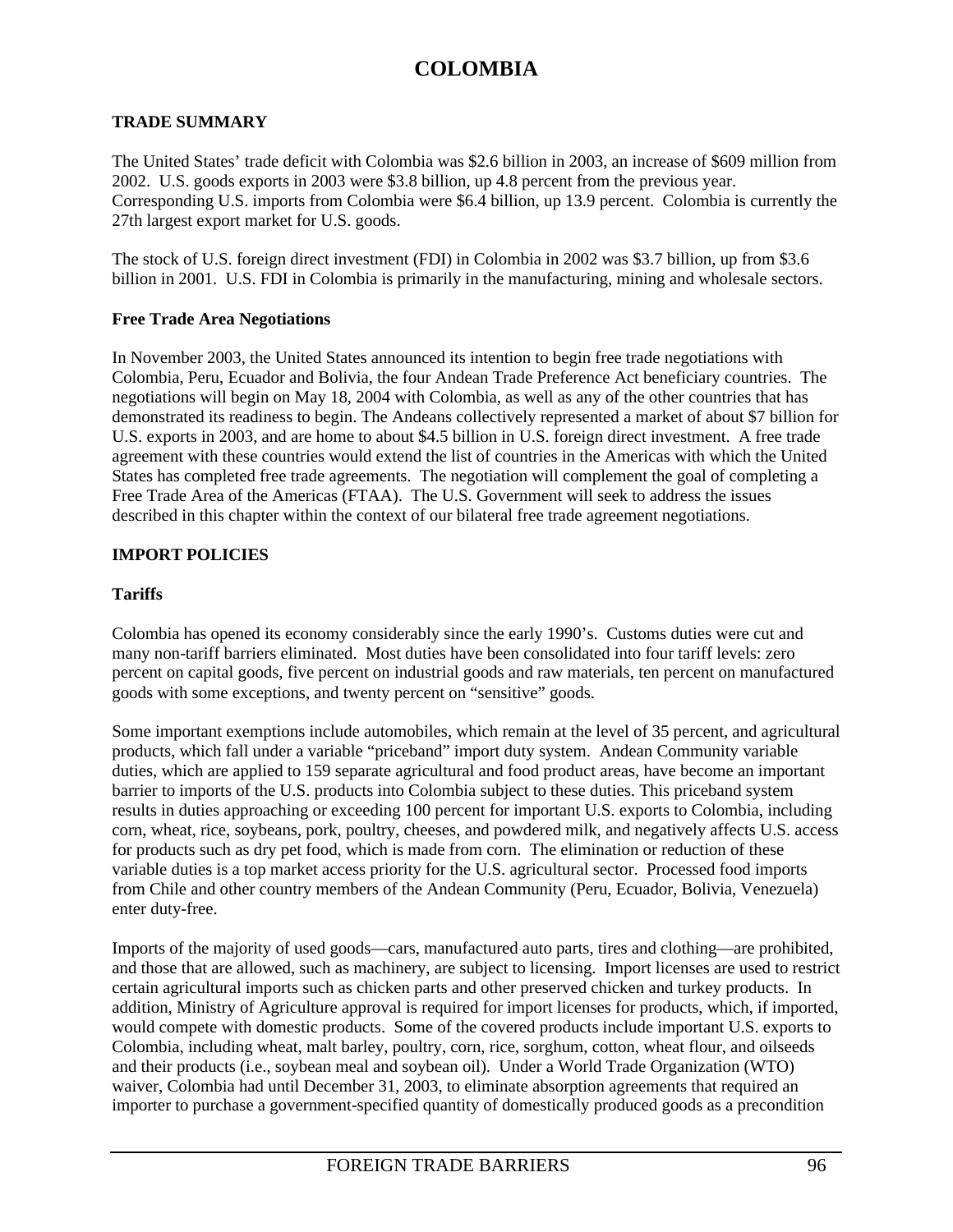for the granting of import licenses. In February 2004, the government of Colombia enacted measures to replace this regime, and we are reviewing them for their WTO consistency. Wheat was excluded from this new mechanism and continues to pay the duty calculated under the Andean price band system.

Colombia also assesses a discriminatory value-added (VAT) of 35 percent on whiskey aged for less than 12 years, which is more characteristic of U.S. whiskey, compared to a rate of 20 percent for whiskey aged for 12 or more years, most of which comes from Europe.

## **STANDARDS, TESTING, LABELING AND CERTIFICATION**

The Colombian Ministry of Foreign Trade requires specific technical standards for a variety of products. The specifications are established by the Colombian Institute of Technical Standards (ICONTEC), a private non-profit organization, which provides quality certification and technical support services and serves as an Underwriters' Laboratories (UL) inspection center. ICONTEC is a member of the International Standards Organization (ISO) and the International Electrotechnical Commission (IEC). In December 2001, the Ministry of Economic Development issued Resolutions 1190 through 1194, which eliminated mandatory compliance to technical standards on approximately 90 percent of the products previously subject to such requirements. Certificates of conformity are no longer a prerequisite for importing most products that are subject to technical standards. According to U.S. industry, Colombian requirements for phytosanitary registrations to bring new products into the market are excessive and often take as long as six to eight months to fulfill. Colombia maintains trade-restricting requirements for listing of ingredients by percentage on pet food.

## **GOVERNMENT PROCUREMENT**

In July 2003, the Colombian government promulgated Law 816 to protect national industries in government procurement. Law 816 mandates that all public entities adopt criteria that support national industries and accords preferential treatment to bids that incorporate Colombian goods or services. Under Law 816, national companies are given a 10 percent to 20 percent "bonus" in their evaluation score, and companies using Colombian goods or services are given a 5 percent to 15 percent bonus. Bids without any Colombian component are scored between 5 percent and 20 percent lower than national ones. Additionally, Law 816 requires foreign suppliers without local headquarters in Colombia to obtain certification from a Colombian mission overseas that government procurement laws in the home country meet reciprocity requirements. To date, this new system, and specifically the lack of an established certification process, has proven to be a barrier against the participation of U.S. suppliers in government procurement contracts.

There have been complaints of non-transparency in the awarding of major government contracts. However, the Colombian government has taken positive steps to fight corruption, such as working with non-governmental organizations to launch probity programs aimed at promoting entrepreneurial and public ethics. Colombia is still not a signatory of the WTO Agreement on Government Procurement.

## **EXPORT SUBSIDIES**

Colombia has been working to eliminate export subsidies since its GATT accession. This process has continued under the WTO Agreement on Subsidies and Countervailing Measures. In June 2003, the Colombian Government announced that it would eliminate the tax benefits linked to exports and will replace them with other incentives for employment generation and investment in new technologies. Colombia agreed to phase out all export subsidies in free trade zones by December 31, 2006. Free trade zones and special import-export zones will maintain their special customs and foreign exchange regimes.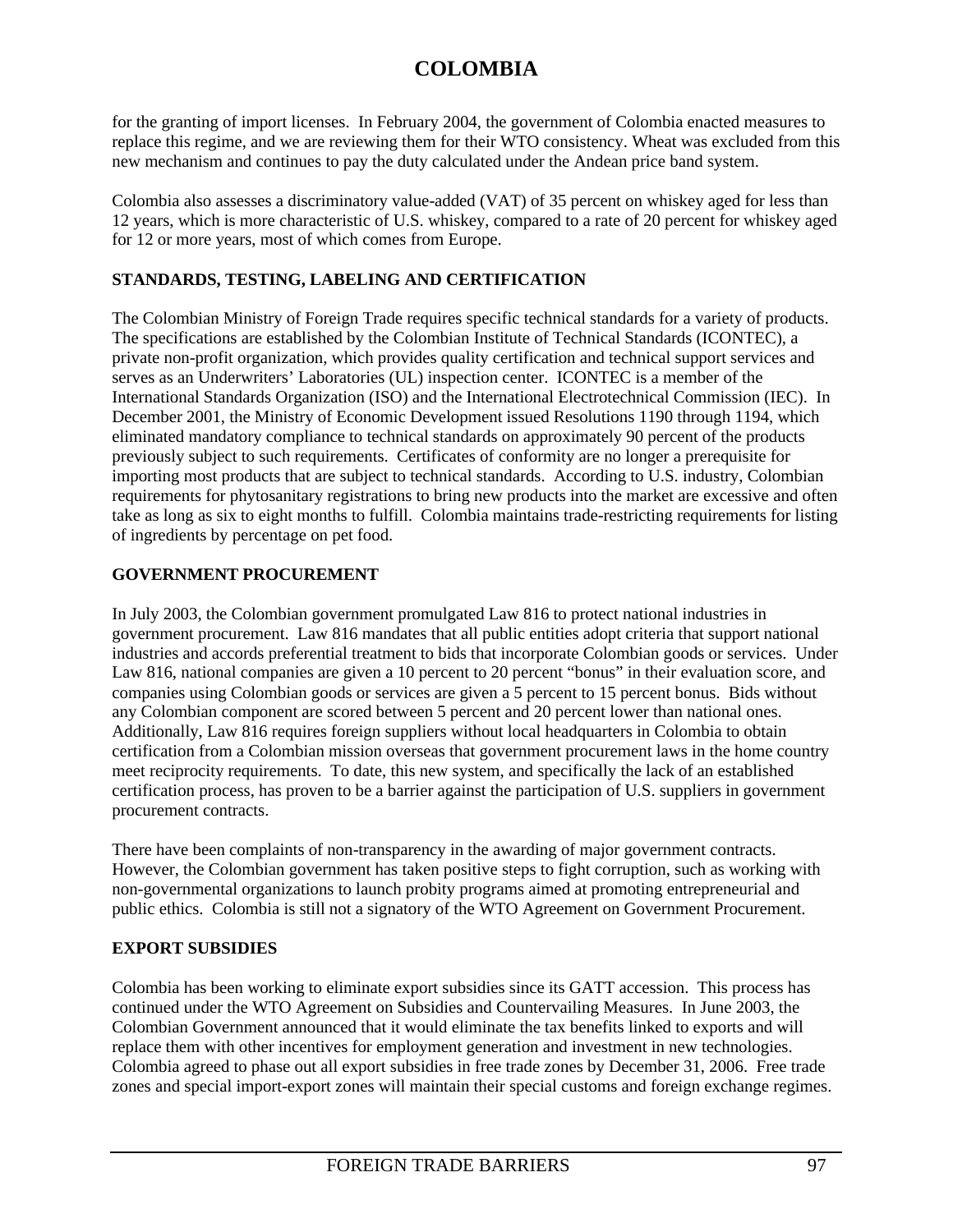Colombia's tax rebate certificate program (CERT) contains a subsidy component, which the Government of Colombia has stated it will replace with an equitable drawback system, although it has not yet done so. In late August 2002, the Colombian government effectively eliminated the CERT, reducing it to zero percent. Although this means that the subsidy component has disappeared, the CERT has not been eliminated, and it could be increased in the future when Colombia's budgetary conditions improve. For example, in July 2003 the Colombian government approved approximately \$7 million for CERT payments to banana exporters. The other export subsidy, known as the "Plan Vallejo," allows for duty exemptions on the import of capital goods and raw materials used to manufacture goods that are subsequently exported.

## **INTELLECTUAL PROPERTY RIGHTS (IPR) PROTECTION**

Colombia has been on the Special 301 "Watch List" or "Priority Watch List" every year since 1991. In 2003, the International Intellectual Property Alliance (IIPA) recommended that Colombia remain on the Special 301 Watch List because of its continued difficulties in copyright enforcement. Colombia, which is a WTO member, has ratified its legislation to implement its obligations under the Uruguay Round Agreement on Trade-Related Aspects of Intellectual Property Rights. Colombia is a member of the World Intellectual Property Organization (WIPO), the Paris Convention for the Protection of Industrial Property, and the 1978 Union for the Protection of New Plant Varieties, and a signatory to the Patent Cooperation Treaty.

## **Patents and Trademarks**

The patent regime in Colombia currently provides for 20-year protection for patents and reverses the burden of proof in cases of alleged process patent infringement. Provisions covering protection of trade secrets and new plant varieties have improved Colombia's compliance with its TRIPS obligations.

In 2002, the Colombian government issued Decree 2085, which improved the protection of confidential data. Until 2002, Government of Colombia health authorities approved the commercialization of new drugs that were the bioequivalents of already-approved drugs, thereby denying the originator companies the exclusive use of their data. However, Decree 2085 prohibited this practice, thus providing improved protection for industrial information. Under the decree, data presented for health certification of pharmaceuticals is protected for a period of three years for registrations issued in 2002, four years in 2003, and five years in 2004 and beyond. In May 2003, the Agricultural Ministry promulgated Decree 505 that provides similar protection for agricultural chemicals.

Colombia is a member of the Inter-American Convention for Trademark and Commercial Protection. Enforcement of trademark legislation in Colombia is showing some progress, but contraband and counterfeiting are widespread. The Superintendence of Industry and Commerce acts as the local patent and trademark office in Colombia. This agency was given the control of the government's IPR policy, effective January 2000. However, the agency suffers from inadequate financing and a large backlog of trademark and patent applications.

## **Copyrights**

Andean Community Decision 351 on the protection of copyrights has been in effect in Colombia since January 1, 1994. Colombia also has a modern copyright law: Law 44 of 1993. The law extends protection for computer software to 50 years but does not classify it as a literary work. Law 44 and Colombia's civil code include some provisions for IPR enforcement and have been used to combat infringement and protect rights. Colombia is a member of the Berne and Universal Copyright Conventions, the Buenos Aires and Washington Conventions, the Rome Convention for the Protection of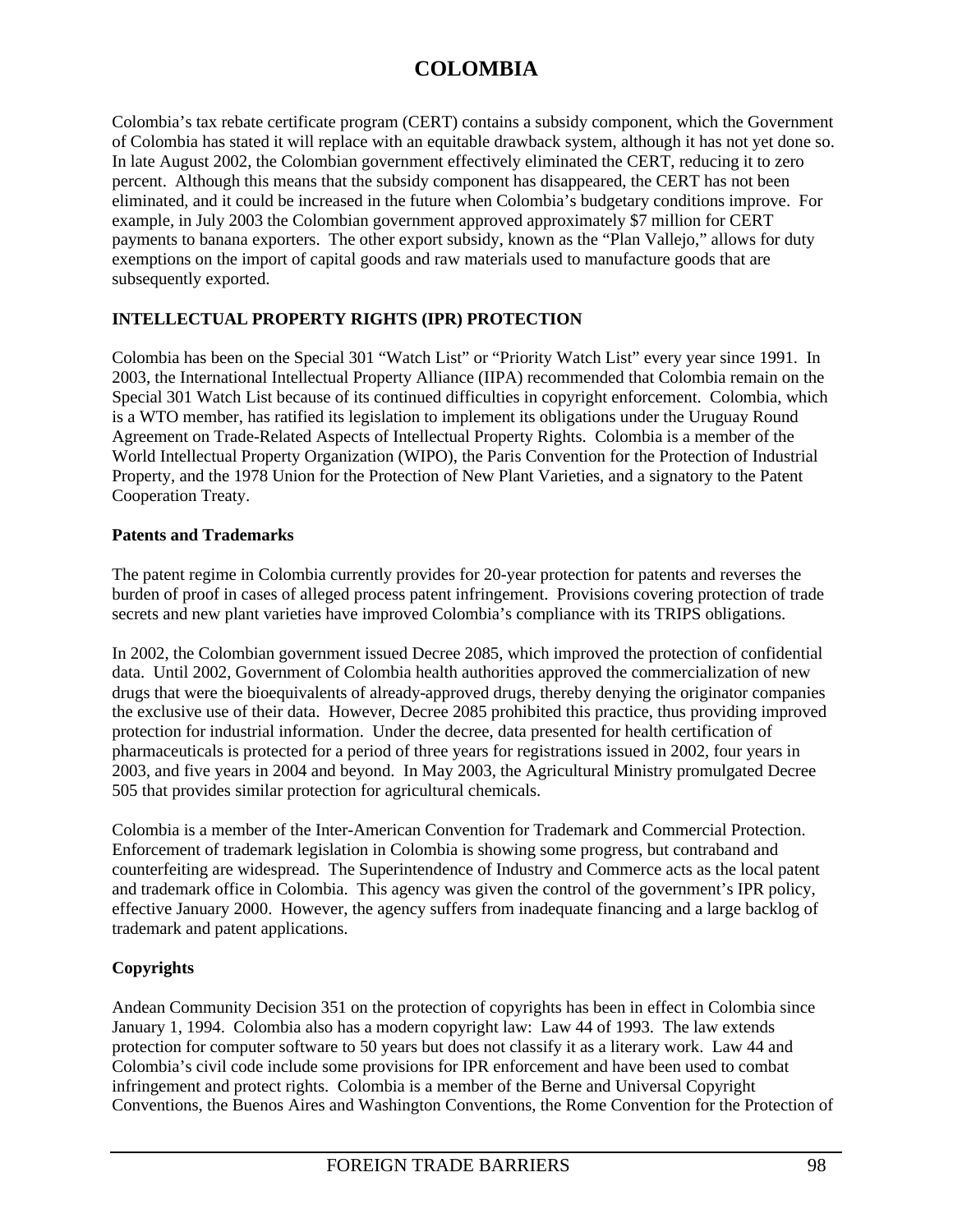Performers, Producers of Phonograms and Broadcasting Organizations, the Geneva Convention for Phonograms, the WIPO Copyright Treaty, and the WIPO Performances and Phonograms Treaty. It is not a member of the Brussels Convention relating to the Distribution of Programme-Carrying Signals Transmitted by Satellite.

Colombia's Criminal Code of 2001 includes copyright infringement as a crime, and significantly increased jail terms from three to five years. The code also contains provisions regarding the violation of technological protection measures and rights management information, both key obligations of the WIPO treaty. Colombia has also created a Special Investigative Unit within the Prosecutor General's Office dedicated to intellectual property rights issues. This unit began functioning in November 1999 and is currently working on a number of cases against pirate television programming broadcasters.

Piracy levels in Colombia exceed half the legitimate market in almost all the copyright sectors. The International Intellectual Property Alliance estimates that in 2003 piracy levels in Colombia for recorded music reached 70 percent with damage to U.S. industry estimated at about \$50 million, while motion picture piracy represented 75 percent of the market, valued at a loss of an estimated \$40 million.

A major intellectual property rights issue has been the need for the Colombian government to license legitimate pay television operators and to pursue pirate operators. The Motion Picture Association of America (MPAA), in conjunction with local attorneys, took 17 criminal actions against alleged television pirates in 2000, 16 such cases in 2001, and eight in 2002. However, MPAA's anti-piracy strategy relied on enforcement by the Colombian National Television Commission (CNTV), which largely failed in its efforts. Given the CNTV's poor results in suppressing piracy, MPAA has ceased initiating action against television broadcast or home video piracy. Colombia's Television Broadcast Law increased legal protection for all copyrighted programming by regulating satellite dishes, and enforcement has begun through a licensing process. However, the MPAA claims that despite several years of promising administrative action to enforce copyright, CNTV has been completely ineffective in addressing the problem of piracy in television. An MPAA estimate suggests that 90 percent of the motion picture market in Colombia is pirated, while annual losses due to audiovisual piracy remained at \$40 million in 2002.

## **SERVICES BARRIERS**

Liberalization has progressed furthest in financial services, telecommunications, accounting/auditing, energy, and tourism. It has occurred to a lesser extent in legal services, insurance, distribution services, advertising, and data processing. The provision of legal services is limited to law firms licensed under Colombian law. Foreign law firms can operate in Colombia only by forming a joint venture with a Colombian law firm and operating under the licenses of the Colombian lawyers in the firm. Colombia permits 100 percent foreign ownership of insurance firm subsidiaries. It does not, however, allow foreign insurance companies to establish local branch offices. Insurance companies must maintain a commercial presence in order to sell policies other than those for international travel or reinsurance. Colombia denies market access to foreign maritime insurers.

A commercial presence is required to provide information processing services. Foreign educational institutions must have resident status in Colombia in order to receive operational authority from the Ministry of Education.

Cargo reserve requirements in transport have been eliminated. However, the Ministry of Foreign Trade reserves the right to impose restrictions on foreign vessels of nations which impose reserve requirements on Colombian vessels. Colombia also restricts the movement of personnel in several professional areas,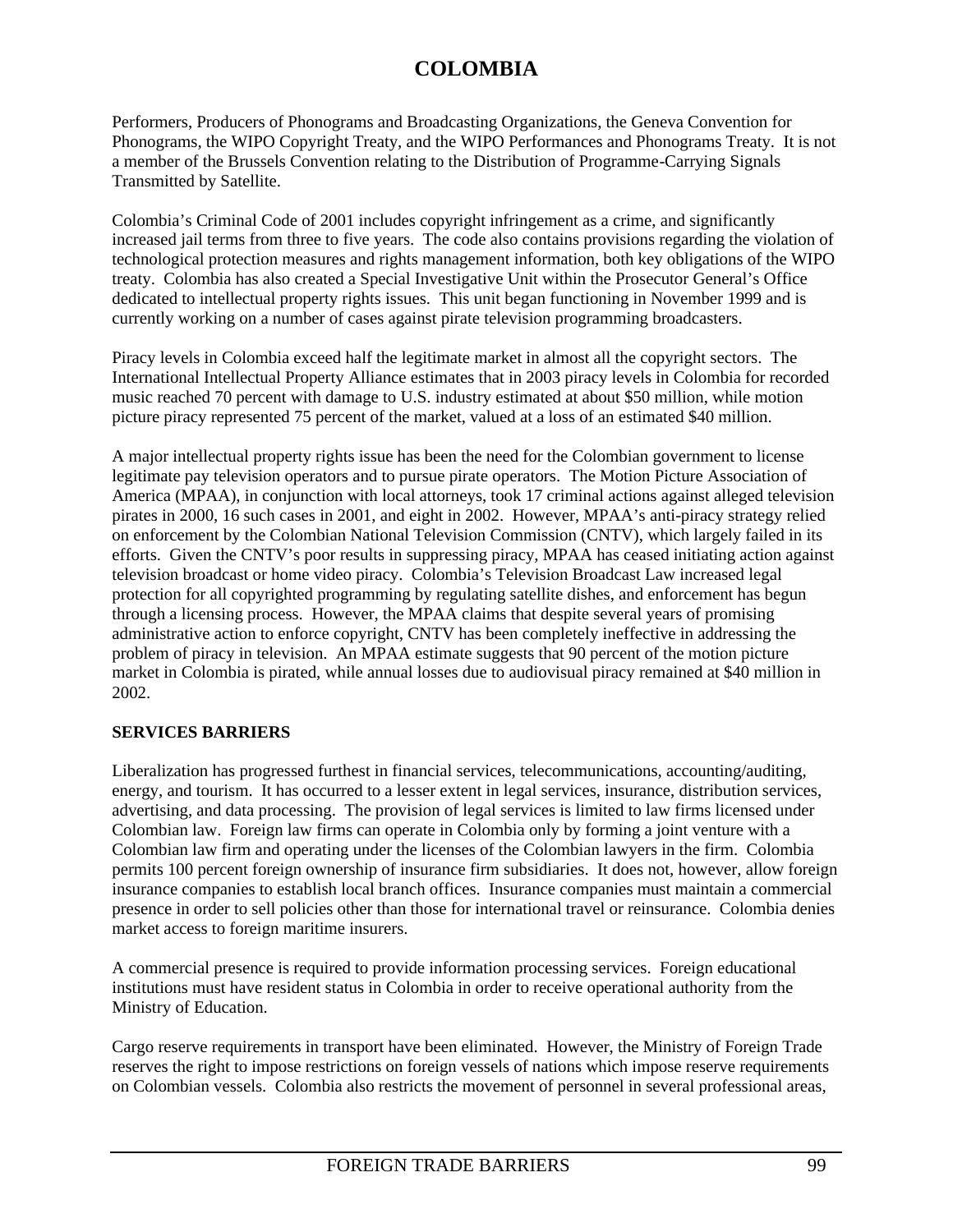such as architecture, engineering, law, and construction. For firms with more than ten employees, no more than ten percent of the general workforce and 20 percent of specialists may be foreign nationals.

## **Financial Services**

Colombian legislation permits 100 percent foreign ownership in financial services, although the use of foreign personnel in the financial services sector remains limited to administrators, legal representatives, and technicians. In April 2000, the Central Bank completely removed previous reserve requirements on foreign borrowing operations. Such reserve requirements on foreign loans were designed to reduce the amount of import-related debt.

## **Basic Telecommunications Services**

In the WTO negotiations on basic telecommunications services, Colombia made fairly liberal commitments on most basic telecommunications services and adopted the WTO reference paper. However, Colombia specifically prohibited "callback" services and excluded fixed and mobile satellite systems. The license or concession for the supply of telecommunications services is only granted to enterprises legally established in Colombia. Currently, foreign investment is allowed in telecommunications firms, but under its WTO commitments, Colombia reserves the right to limit foreign investment in these firms based on an economic needs test. In general, for certain key services such as carrier, national, and international long-distance, and cellular mobile telephony, foreign investment is permitted up to a maximum of 70 percent of the capital of the enterprise licensed to operate. While Colombia has allowed new competitors into long distance and international services, high license fees are a significant barrier.

For cellular mobile telephone service, the country was divided into three regions; in each one the service was supplied by two exclusive operators until September 1999. Thereafter, a few additional operators entered the market. Private licensed companies must be established as "open" corporations in which no single person or group can hold more than 30 percent of the company and the shares must be listed in Colombia's stock exchange. In 2003, Colombia opened the telecommunications market to Personal Communications Services (PCS) competition. The government issued a PCS license to new competitor Colombia Movil, effectively ending Colombia's mobile telecommunications duopoly (Bellsouth and Comcel share approximately 80 percent of the cellular market) and opening the door for competition. The bidding winner, Colombia Movil, received a 10-year concession to develop the market and compete against the current cellular providers.

## **Audiovisual and Communication Services**

As part of the de-monopolization of Colombia's government-owned television network, Colombia passed the Television Broadcast Law, Law 182/95, effective January 1995, which increased protection for all copyrighted programming by regulating satellite dishes and permitting private television broadcasters to compete with the government-owned broadcaster. The law increased restrictions on foreign content in broadcasting and imposed a burdensome system of sub-quotas for different hours of the day. The law requires broadcasters to transmit 70 percent locally-produced programming during prime time and a range of zero to 40 percent during other times on national television and 50 percent locally produced programming on regional channels and local stations. Retransmissions of local productions are considered to fulfill only part of the national content requirement. Foreign talent may be used in locally produced programming, but the quasi-independent National Television Commission (CNTV) sets limits.